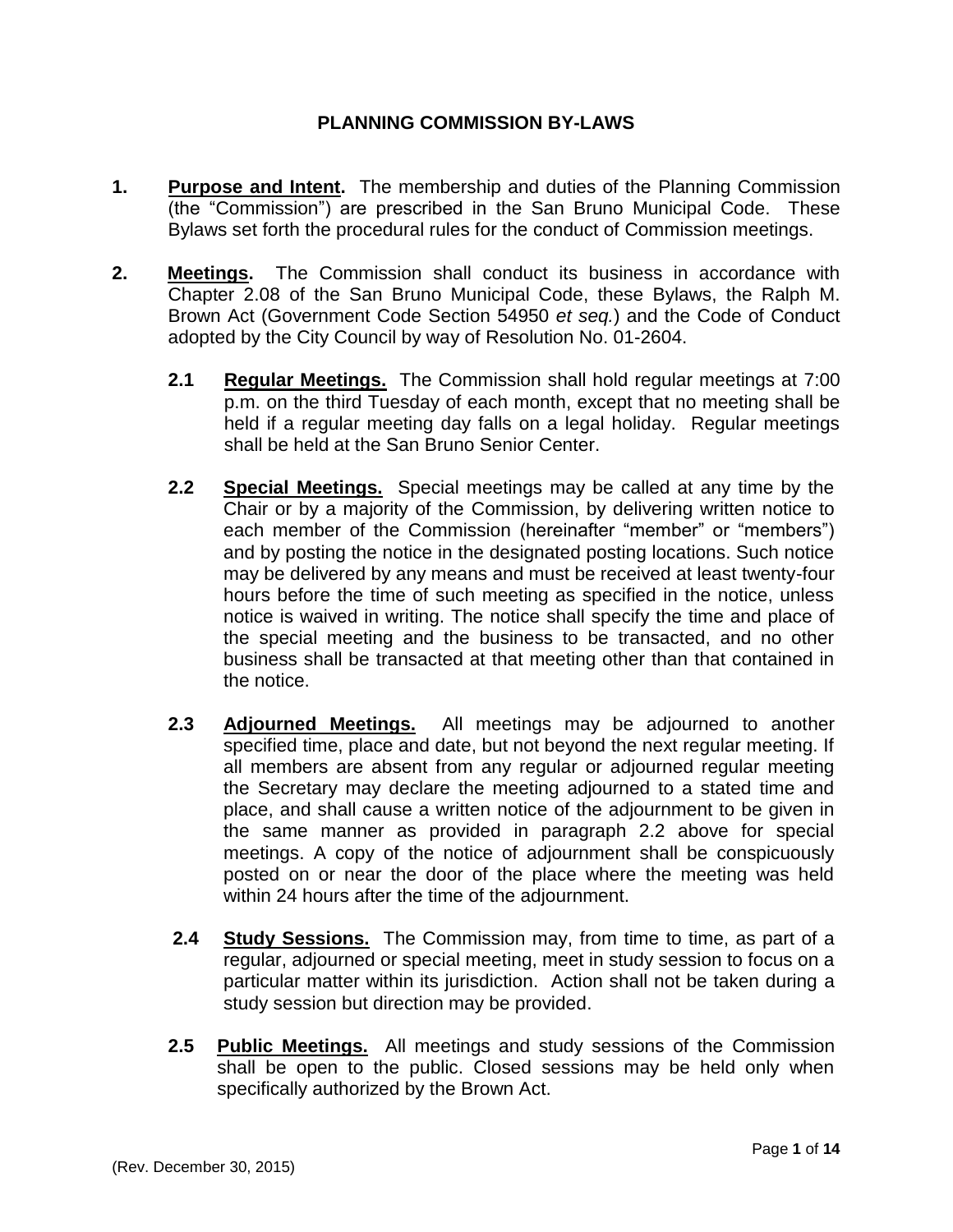**2.6 Cancellation of Regular Meetings.** The Commission may cancel an upcoming regular meeting for lack of a quorum. Notice of the cancellation shall be posted in lieu of an agenda.

### **3. Organization of the Commission.**

- **3.1 Establishment.** There is established a Planning Commission. The Commission shall consist of seven residents of the City, but not employees of the City. Members shall be appointed by and serve at the pleasure of the Mayor with the majority approval of the City Council, subject to removal at any time, pursuant to City Council procedures.
- **3.2 Term.** The term of office of each member is four years.
- **3.3 Compensation.** No person shall receive compensation for service as a member, except for reimbursement of all such expenses necessarily and legitimately incurred and authorized during the performance of official duties for payment for service as a proctor during administration of employment examinations.
- **3.4 Officers.** The Commission shall elect from its membership a Chair, who shall preside over meetings. The Commission shall also elect a Vice-Chair, who shall preside in the absence of the Chair. The Chair and Vice-Chair are sometimes referred to herein as the "presiding officer." The Chair shall have the following powers:
	- **3.4.1** To call to order the meeting and to conduct the order of business as set forth in the agenda.
	- **3.4.2** To adjust the agenda, if needed, at the time of the meeting with the approval of the Commission;
	- **3.4.3** To move, second, debate and vote;
	- **3.4.4** To rule motions in or out of order;
	- **3.4.5** To determine whether a speaker from the audience has exceeded his or her time or is otherwise out of order;
	- **3.4.6** To rule on questions of parliamentary procedure based generally on Robert's Rules of Order;
	- **3.4.7** To sign all resolutions and other documents necessitating his or her signature;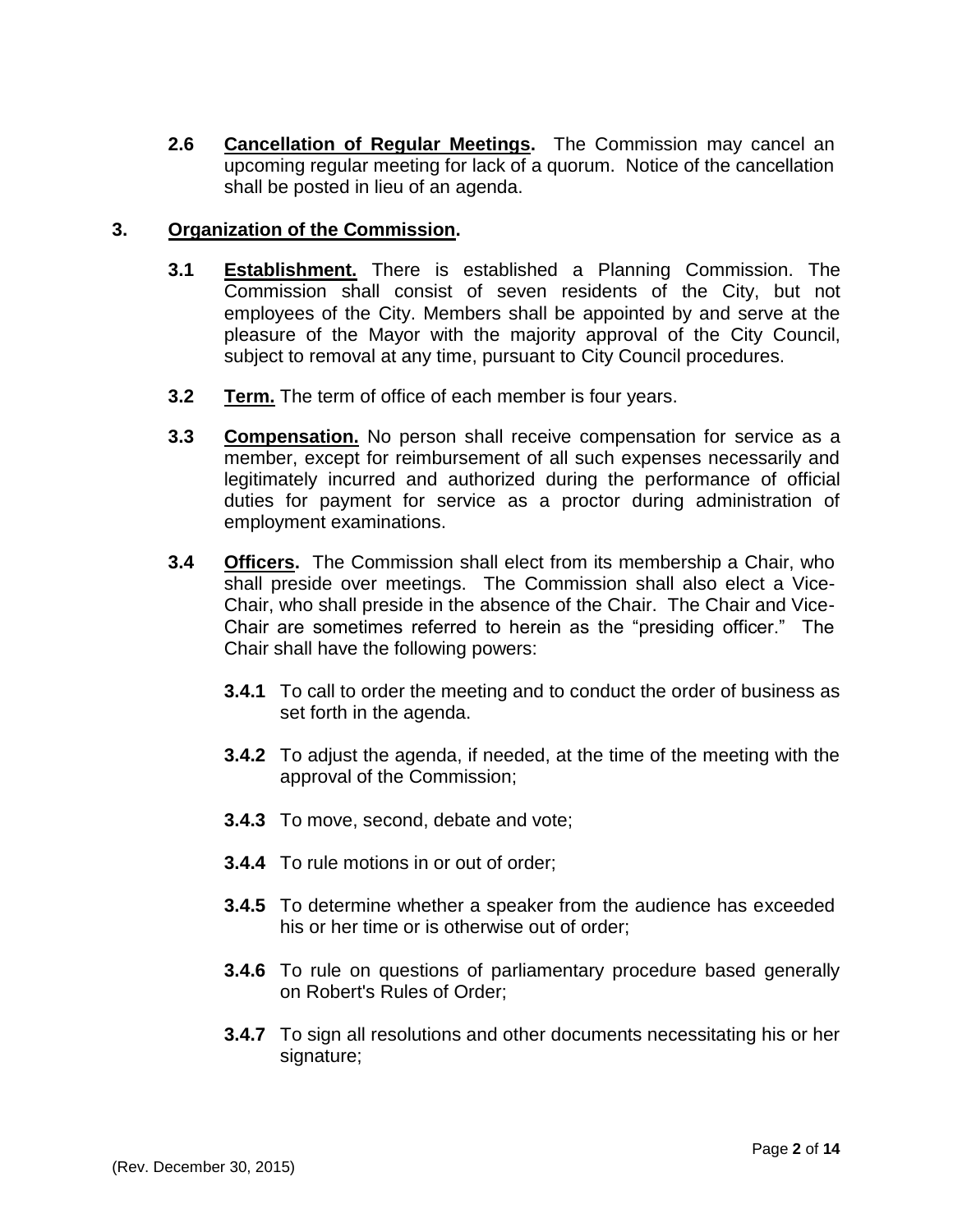- **3.4.8** To call a brief recess during a meeting;
- **3.4.9** To appoint members to subcommittees with the approval of the Commission; and
- **3.4.10** To maintain decorum.

The presiding officer's determination as to any of the above matters may be overruled by a majority of the members present.

- **3.5 Organizational Meeting.** At its first meeting in December, the members shall elect a Chair and Vice-Chair from among its members.
- **3.6 Term of the Chair and Vice-Chair.** The term of office of the Chair and Vice Chair shall be one year. A member may serve more than one consecutive term as Chair or Vice-Chair. Nothing shall prevent the Commission from removing and replacing the Chair or Vice-Chair at any time during their respective terms, provided that the item is properly on the agenda of the meeting.
- **3.7 Vacancy in the Office of Chair or Vice-Chair.** A vacancy in the office of Chair or Vice-Chair shall be filled for the remainder of the unexpired term by election at the next meeting provided the election has been noticed on the agenda.
- **3.8 Vacancy of a Member's Seat.** A member may resign by submitting his or her resignation in writing to the Chair. The resignation is effective and irrevocable when submitted. In the event of an unscheduled vacancy of any member's seat prior to the expiration of his or her term, the City Council (or in the case of an individual appointment, the applicable Councilmember) may appoint a member to serve the remainder of the unexpired term. The newly appointed member shall take and subscribe to the oath of office before the next regular meeting after his or her appointment by the City Council.
- **3.9 Quorum.** A majority of the total membership of the Commission shall constitute a quorum for the transaction of business. Where there is not a quorum present, the Secretary of the Commission shall announce that no meeting will be held due to lack of a quorum, and shall announce the date of the next regular or adjourned meeting. When a member is disqualified due to a financial conflict of interest, his or her presence shall not be considered in determining the presence of a quorum. Any decision of the Commission shall require a vote of the majority of the members present and qualified to vote.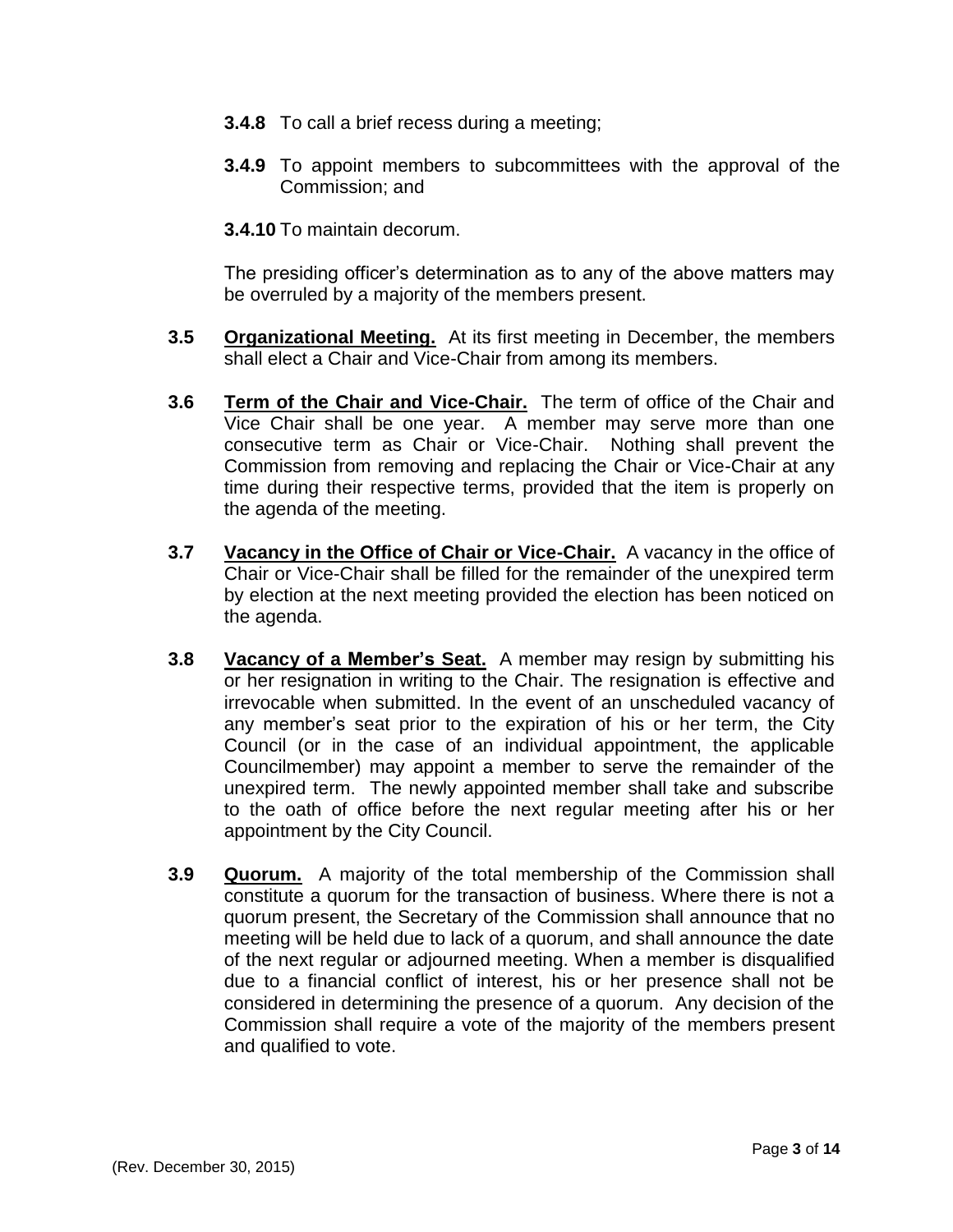- **3.10 Subcommittees.** The Commission may from time to time establish either standing or ad hoc subcommittees consisting of any number less than a quorum of its membership for the purposes of studying a specific area of concern. Standing subcommittees (that have a regular meeting schedule or continuing subject matter jurisdiction) are subject to all of the requirements of the Brown Act. The Commission may refer matters to a subcommittee to report back to the full Commission at a future date. The subcommittee report will be considered advisory and its recommendations are subject to action by the full Commission.
- **3.11 Absences from meetings.** If a member of the Planning Commission is absent from three successive regular meetings without being excused by the Commission, or is absent for any reason for more than six regular meetings in any twelve-month period, the office of such member shall be vacated and the Chair shall immediately notify the Secretary, who shall notify the City Council that said office is vacant. Upon such notification, a successor for the remainder of the term of such member shall be appointed as adopted by Council Policy on July 26, 1976. In order to request an excused absence, a member must notify the Chair or the Secretary of the anticipated absence in advance of the meeting and the request must be noted during call of the roll and reflected in the minutes of the meeting, and is subject to denial by the Commission.
- **3.12 Oath of Office.** Newly appointed members shall take and subscribe to the oath of office before assuming their duties. The oath may be given by a City official authorized to do so by State law.

## **4. Powers and Duties.**

- **4.1** Serve in an advisory capacity to the City Council and City Manager;
- **4.2** Duties set forth as duties for Planning Commissions pursuant to state law;
- **4.3** Duties of a planning agency pursuant to Section 65400 et seq., of the Government Code;
- **4.4** Other duties as set forth by ordinance. (Ord. 1602 ; and § 2, 1998); and
- **4.5** Provide other assistance as requested by the City Council or the City Manager.

## **5. The Commission Agenda.**

**5.1 Preparation of the agenda.** The Secretary of the Commission shall formulate and prepare the agenda for meetings.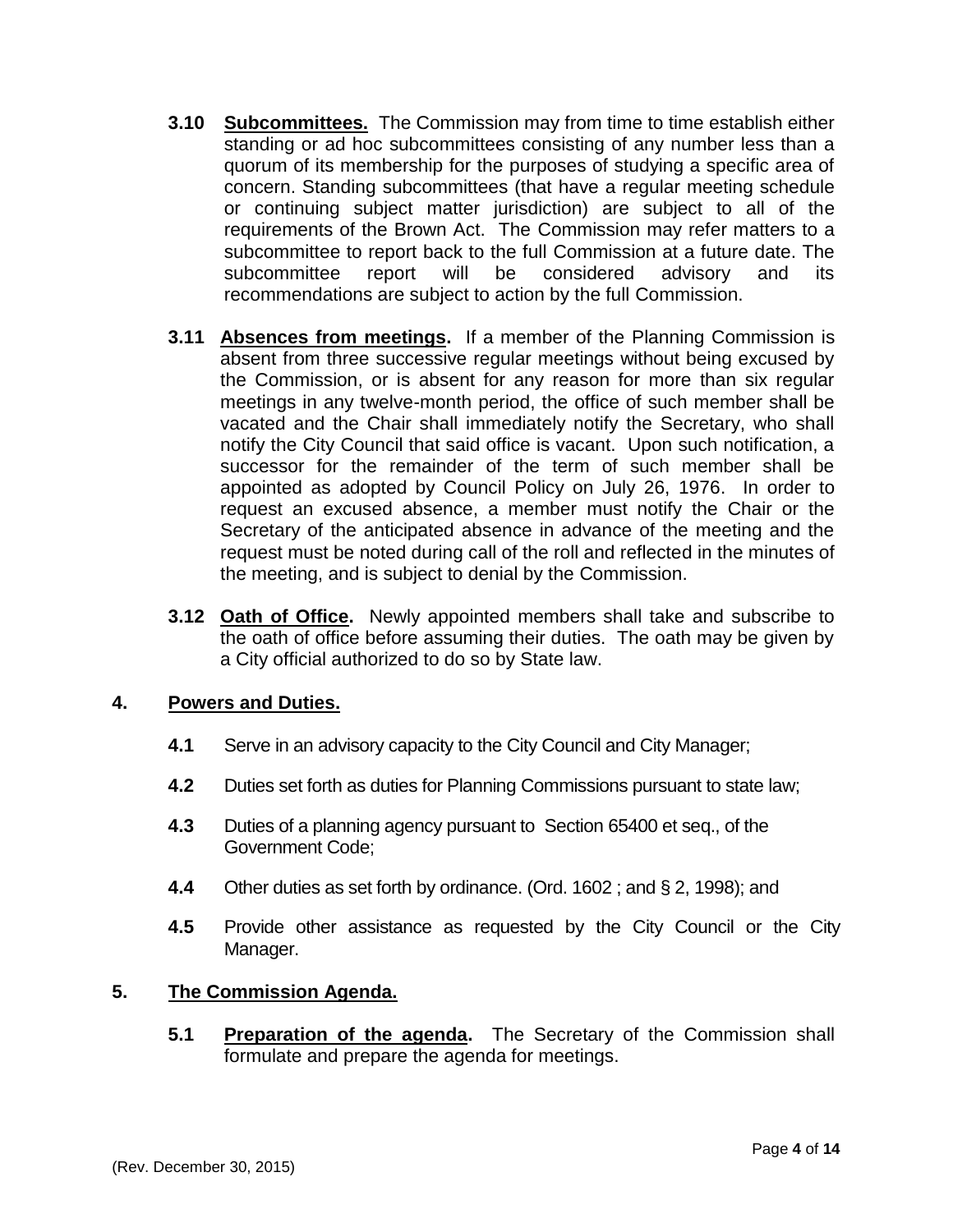- **5.2 Posting of the agenda.** The City Clerk shall cause to be posted an agenda for each regular meeting in the designated posting locations not less than 72 hours prior to the meeting. Agendas for adjourned meetings shall be posted in the same fashion, unless the business to be undertaken is limited to the items on the agenda of the meeting at which the adjournment occurs and the meeting is adjourned to a date within five days of the adjournment. Agendas of special meetings shall be posted and provided along with the notice of the meeting as provided in paragraph 2.2 above.
- **5.3 Affidavit of posting.** Immediately following the posting of the agenda, the City Clerk shall cause to be completed an affidavit of posting. The affidavit shall indicate the time and location of posting, and shall be signed under penalty of perjury. The City Clerk shall retain all such affidavits in accordance with the City's records retention policy.
- **5.4 Order of Business.** Items shall be placed on the agenda substantially according to the following "Order of Business." Upon review of the agenda at the beginning of any meeting, the Commission may change the order of business in order to promote the efficiency of the meeting. The Order of Business for each regular meeting shall be as follows:
	- 1. Call to Order/Roll call
	- 2. Pledge of Allegiance
	- 3. Approval of the Agenda
	- 4. Approval of Minutes (unless approved on the Consent Calendar)
	- 5. Public Comments on Consent Calendar and Matters Not on the Agenda
	- 6. Consent Calendar
	- 7. Public Hearings
	- 8. New Business
	- 9. Unfinished Business
	- 10. Excluded Consent
	- 11. Items from Staff
	- 12. Public Comments on Matters Not on the Agenda (remaining comments not heard during previous comment period)
	- 13. Items from Members and Subcommittee Reports
	- 14. Adjournment
- **5.5 Description of Matters on the Agenda.** All items of business to be transacted shall be described briefly on the agenda in sufficient detail so that a reasonable person can determine the general nature of the matter under consideration. Not every recommendation or conceivable action or alternative need be listed. Generally, each item on the agenda shall contain a staff recommendation and the specific action requested to be taken.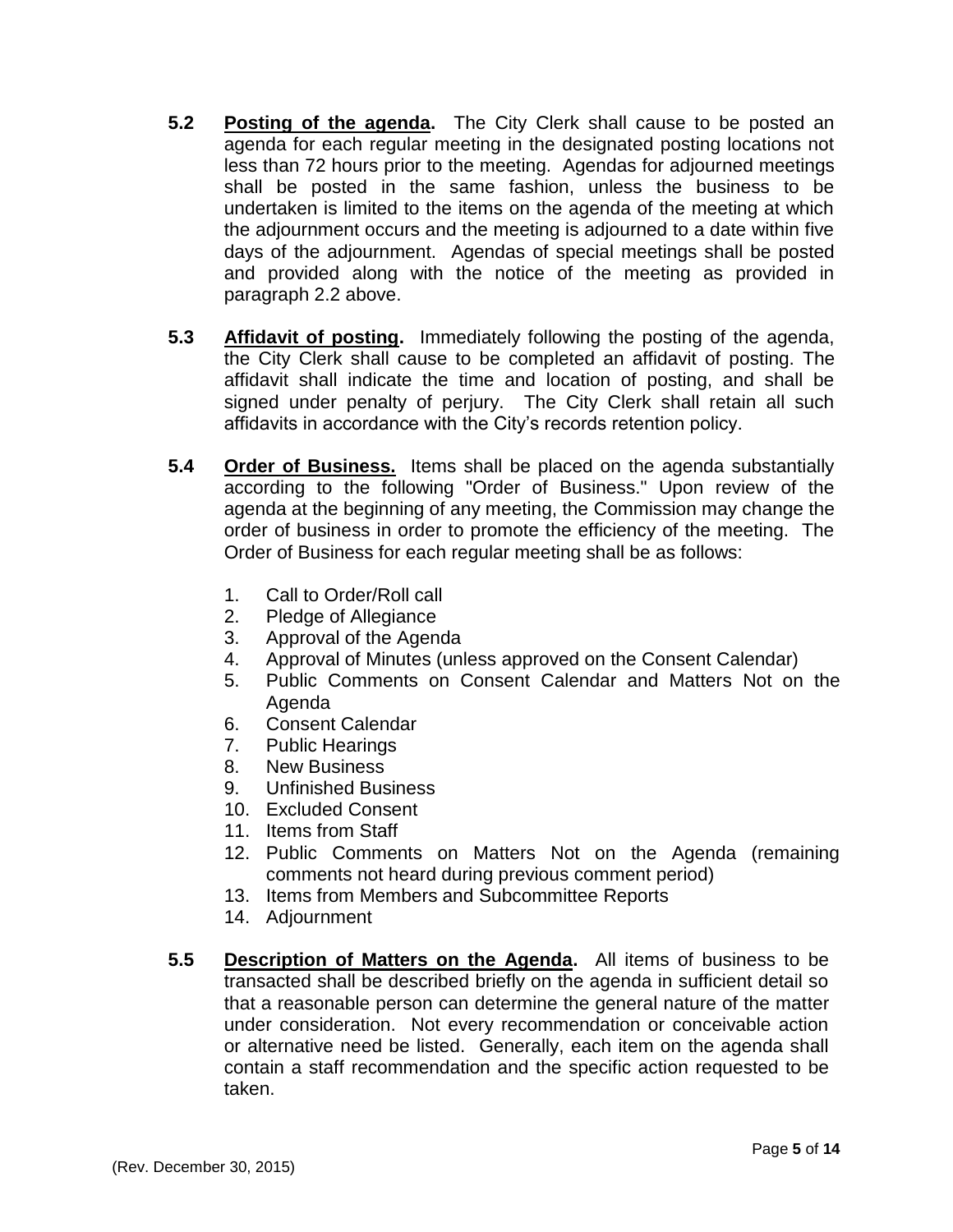- **5.6 Adding Items of Business to the Agenda.** The Commission shall not discuss or take action on any item of business not listed on the posted agenda except:
	- **5.6.1** Upon a majority determination of the existence of an "emergency" as that term is defined in the Brown Act.
	- **5.6.2** Upon a determination by a two-thirds vote of the members present, or if less than two-thirds of the membership is present, upon a unanimous vote, that there is an immediate need to take action and that the need to take action came to the attention of the City subsequent to the posting of the agenda. If the Commission makes this determination, the minutes of the meeting shall reflect what circumstances gave rise to the need to take action after the posting of the agenda.
	- **5.6.3** Where the item upon which action is to be taken was included on a properly posted agenda for a prior meeting of the Commission occurring not more than five calendar days prior to the date of the meeting at which the item is to be considered, and the item was continued to an adjourned meeting.
- **5.7 Adding Items of Business to a Future Agenda.** Any member may during "Items from Members" request that an item of business within the Commission's subject matter jurisdiction be added to a future agenda. Such requests are subject to approval of the Commission.
- **5.8 Public Comments.** Members of the public shall be permitted to speak on each item of business on the agenda when the item is taken up and before action is taken on the item by the Commission. Each speaker shall have a three (3) minute period to speak; time cannot be ceded to another speaker. In order to facilitate the conduct of the meeting, the Chair or the Commission may lengthen or shorten the three-minute period for all speakers on a particular agenda item based on the number of persons in attendance wishing to speak or the complexity of the matter under consideration. The "Public Comments" item shall be limited to items on the Consent Calendar (and not pulled therefrom) and matters not on the agenda but within the subject matter jurisdiction of the Commission. An individual may speak only once during "Public Comments," either at the first or second public comment period.
- **5.9 Notification.** Upon written request on an annual basis and payment of the fee required by the City's fee resolution, the Secretary will mail agendas or agenda packets to any person.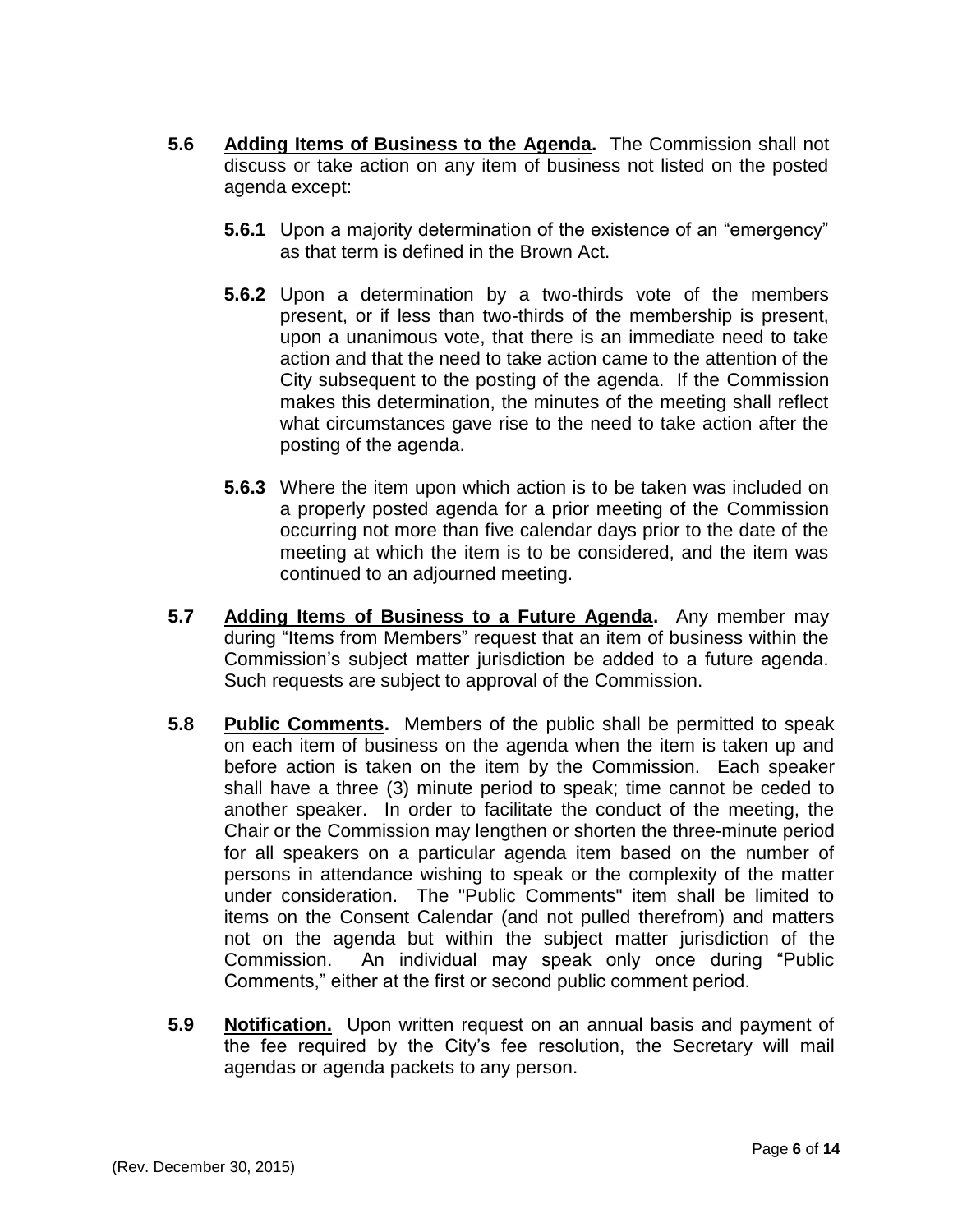- **6. Minutes.** The minutes of meetings shall be kept by the Secretary in accordance with the following policy:
	- **6.1** Minutes shall contain a record of all proceedings, motions, and actions, but shall only contain a summary of the discussion, not a verbatim transcription. The minutes shall accurately reflect what occurred at the meeting.
	- **6.2** All motions, whether carried or not, shall be recorded, disclosing the author of the motion and the second, and the roll call vote.
	- **6.3** Minutes of public hearings shall list when available the names and City of residence of all persons who speak during the hearing, and the position they took on the matter. The minutes need not include detailed or verbatim transcriptions of public comments.
	- **6.4** An audiotape recording of all meetings shall be made and said recording tapes shall be kept for a period not less than thirty days following approval of the minutes, and shall be subject to disclosure during that time.
- **7. Annual Report.** The Commission shall provide a report to the City Council concerning its actions, activities, and achievements during the preceding year, its goals for the subsequent year and any recommendations for improvement in providing service to the City. A summary of the annual report shall be presented orally at a regular City Council meeting.
- **8. Secretary.** The City Manager or applicable Department Director or his/her designee shall serve as the Secretary for the Commission. The Secretary shall:
	- **8.1** Keep the minutes of all meetings and transmit approved minutes to the City Clerk;
	- **8.2** Give or serve all notices required by law or by these rules;
	- **8.3** Formulate and prepare the agenda for all meetings;
	- **8.4** Be custodian of Commission records;
	- **8.5** Inform the Commission of correspondence relating to business of the Commission and attend to such correspondence;
	- **8.6** Handle funds allocated to the Commission, as directed by the applicable Department Director, and in accordance with its directives, the law, and City regulations; and
	- **8.7** Sign official documents of the Commission.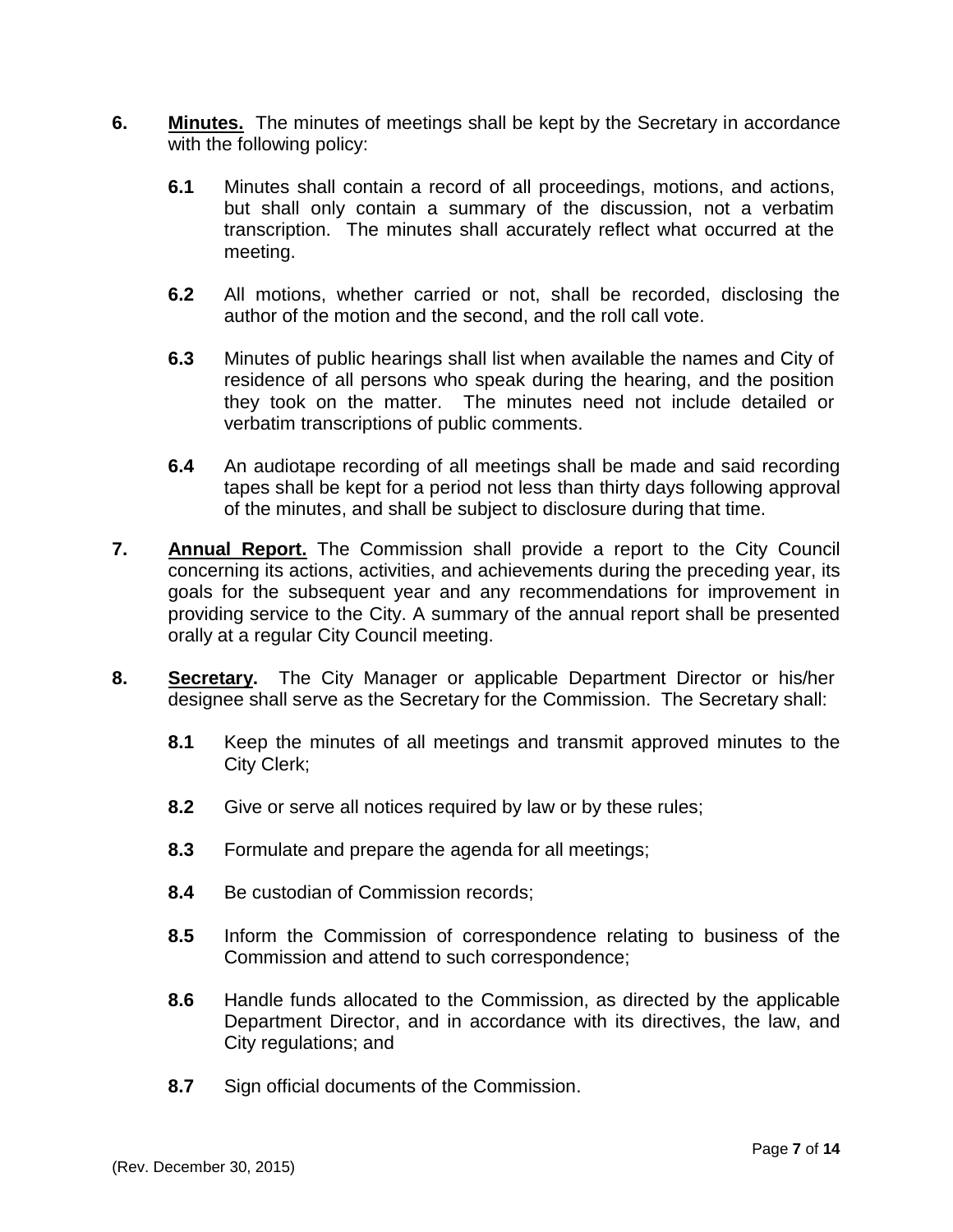## **9. Conduct of Meetings.**

- **9.1 Action by the Commission.** The Commission shall proceed by way of motion. Any member, including the Chair, may make a motion and any member may second the motion except that the same person who made the motion cannot second it. A member may make only one motion at a time and a motion or second may be withdrawn by the maker at any time before a vote.
- **9.2 Adoption by Majority Vote.** A motion shall be adopted by an affirmative vote of a majority of the members present provided a quorum is determined to exist. Members have a duty to vote "aye", or "nay" on each motion. Abstentions shall be cast only if the member declares:
	- **9.2.1** The existence of a conflict of interest or other disqualification from voting; or
	- **9.2.2** A lack of sufficient information upon which to base a vote due to absence from a previous meeting.

Abstentions are not counted in the vote tally.

- **9.3 Public Hearings.** Whenever the law requires the Planning Commission to hold a public hearing, such hearing shall be held in accordance with the following rules and procedures:
	- **9.3.1** The Presiding Officer shall open the public hearing and orally summarize the procedures used by the Planning Commission during a public hearing or shall refer the audience to the agenda, wherein the procedures will be summarized.
	- **9.3.2** The order of the hearing shall be as follows unless otherwise required by law or determined by the Planning Commission in the interest of assuring a fair hearing:
		- a. Opening of the Public Hearing
		- b. Disclosures of any ex parte communications
		- c. Presentation of Staff Report
		- d. Presentation of Subcommittee Reports, if any
		- e. Questions of Staff from the Planning Commission
		- f. Presentation by Applicant and/or Appellant
		- g. Testimony of Public
		- h. Rebuttal by Applicant and/or Appellant
		- i. Closure of the Public Testimony Portion of Hearing
		- j. Response of Staff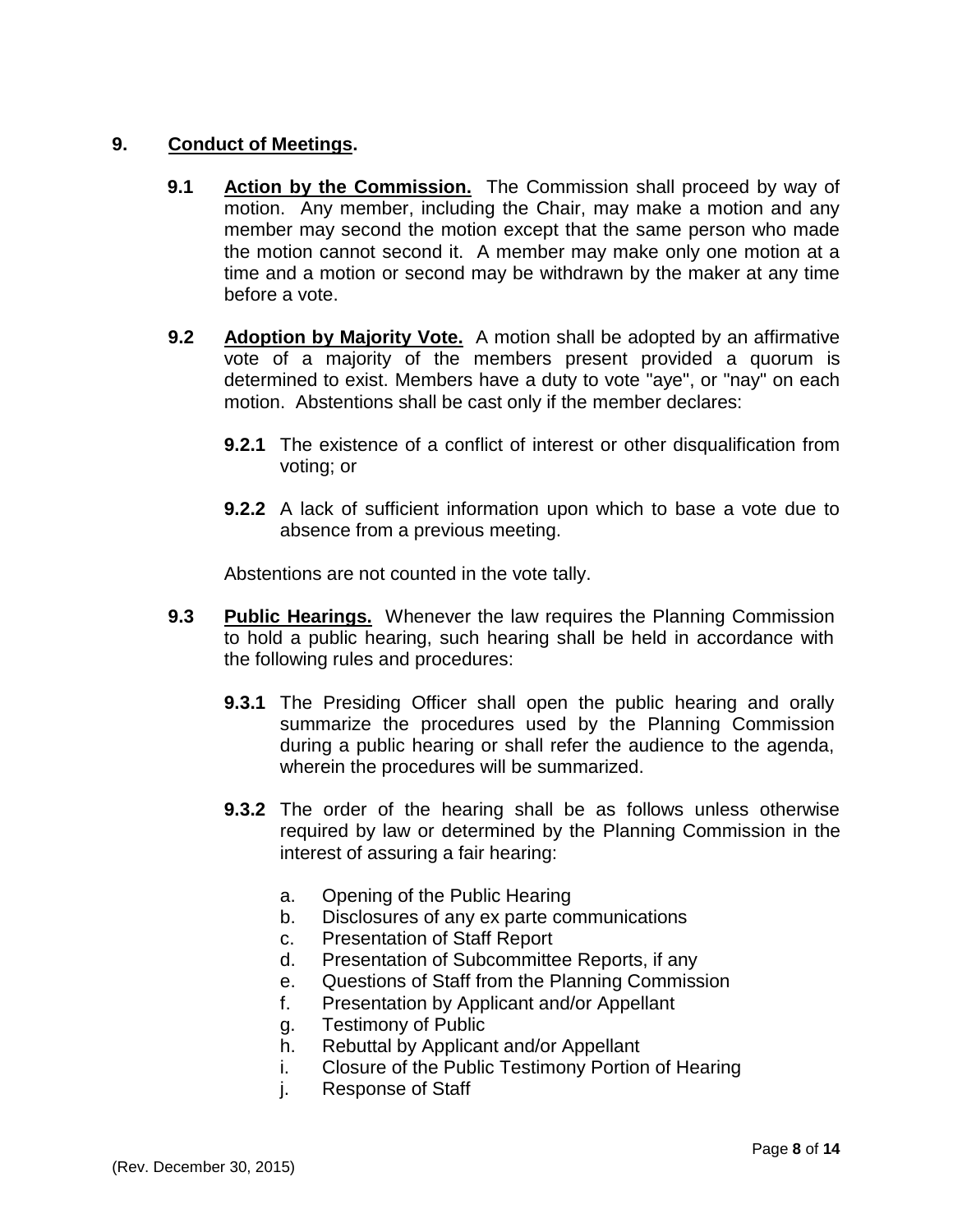- k. Discussion by Planning Commission further questions to staff
- l. Action
- m. Close of Public Hearing
- **9.3.3 Public Record.** During the public hearing the Planning Commission may receive both oral and written testimony relevant to the matter being considered, which shall become part of the public record. In addition, the staff report, all exhibits, maps, papers and other physical evidence submitted to the Planning Commission shall be retained and become part of the public record. Disclosures of pertinent information obtained by a Planning Commissioner outside the hearing shall also be part of the record. Planning Commissioners shall not receive private notes, telephone calls or emails regarding the public hearing while it is being conducted.

Planning Commissioners shall avoid acquiring information outside the hearing of matters being heard solely on the basis of the record of a proceeding by a subordinate body or officer.

- **9.3.4 Continuation.** At any time that it appears to the Presiding Officer or a majority of the Planning Commission that inadequate or insufficient evidence has been presented to afford judicious consideration of any matter at the time of a public hearing, or for other just cause, and as long as a continuance is permissible under State law, the hearing may be continued to afford the applicant, the public, or City staff adequate time to assemble additional evidence for consideration. The Planning Commission may also continue a public hearing on a matter being heard de novo for purposes of conducting a field trip collectively to view the property that is the subject of the hearing.
- **9.3.5 Presentation by Applicant/Appellant and Public Testimony.** The Presiding Officer shall recognize the applicants and/or appellants in the case, who shall be permitted five (5) minutes to present evidence related to the matter under consideration.

The Presiding Officer shall then recognize members of the public who wish to speak on the issue. No person may speak without first being recognized by the Presiding Officer. Members of the Planning Commission who wish to ask questions of the speakers or each other during the Public Hearing may do so. The Presiding Officer shall conduct the hearing in such a manner as to afford the due process as required by law to all affected persons. Comments from the public shall be limited to three (3) minutes per speaker; time cannot be ceded to another speaker. The Chair may increase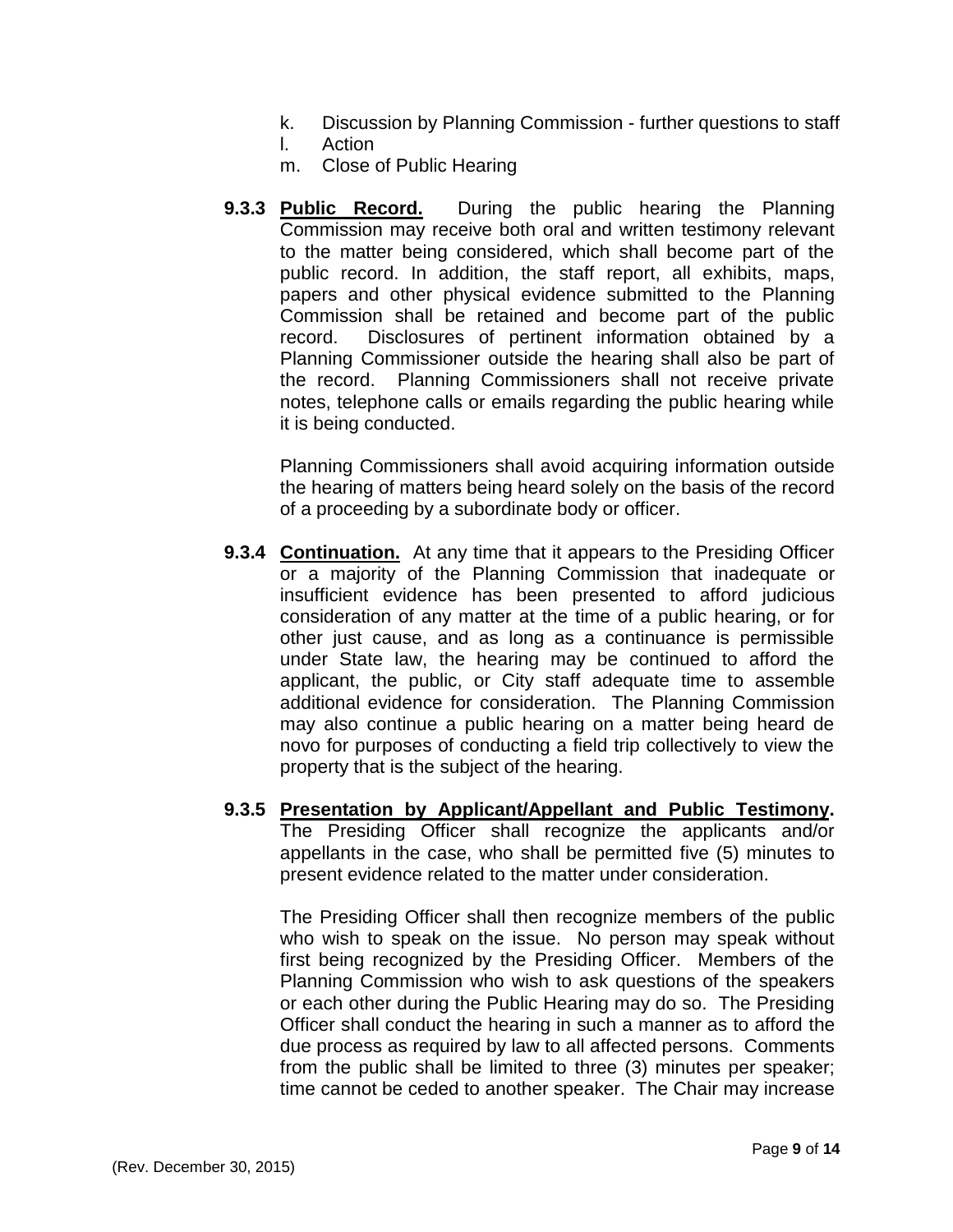or reduce the time limit for speakers in the manner and for the reasons described in Paragraph 5.8.

Following public testimony, the applicant and/or appellants may present a wrap-up or rebuttal statement, not to exceed two (2) minutes in length.

- **9.3.6 Termination of Public Testimony.** The Presiding Officer shall terminate public testimony when no members of the public who have not yet spoken wish to speak, or if after hearing substantial testimony on both sides of the matter, due to the lateness of the hour or the press of business, the Chair determines that additional testimony would be redundant and would not contribute materially to the consideration of the matter. Termination of public testimony does not close the public hearing.
- **9.3.7 Deliberations.** No Planning Commissioner shall begin deliberations on the matter until the public portion of the hearing has been closed and the time has come for deliberation.
- **9.3.8 Reopening the Public Testimony Portion of the Hearing.** Once the public testimony portion of a public hearing on any matter has been closed, no further public testimony shall be allowed unless the Presiding Officer determines that all persons who were present when the public testimony was heard are still present. Nothing herein however is intended to prevent or prohibit the reopening of public testimony at any subsequent regular or special meeting provided that due and proper notice is given designating the time and place of said re-opening.
- **9.3.9 Public Hearings - Decision.** The Planning Commission shall consider all evidence properly before it in accordance with these procedures and then act upon the item. A Planning Commissioner who was absent from all or a significant part of a Public Hearing shall abstain from participating unless he or she has listened to the audiotape or viewed the videotape of the portion of the hearing missed and reviewed all submitted documents and other material. The Planning Commission may deny a project without prejudice if it so specifies. In that instance, the Planning Commission may specify whether the applicant shall incur new fees, which shall generally apply for a substantial revision or resubmittal of the project.

## **9.4. Rules of Decorum.**

**9.4.1 Rules for Members.** Members of the Commission shall conduct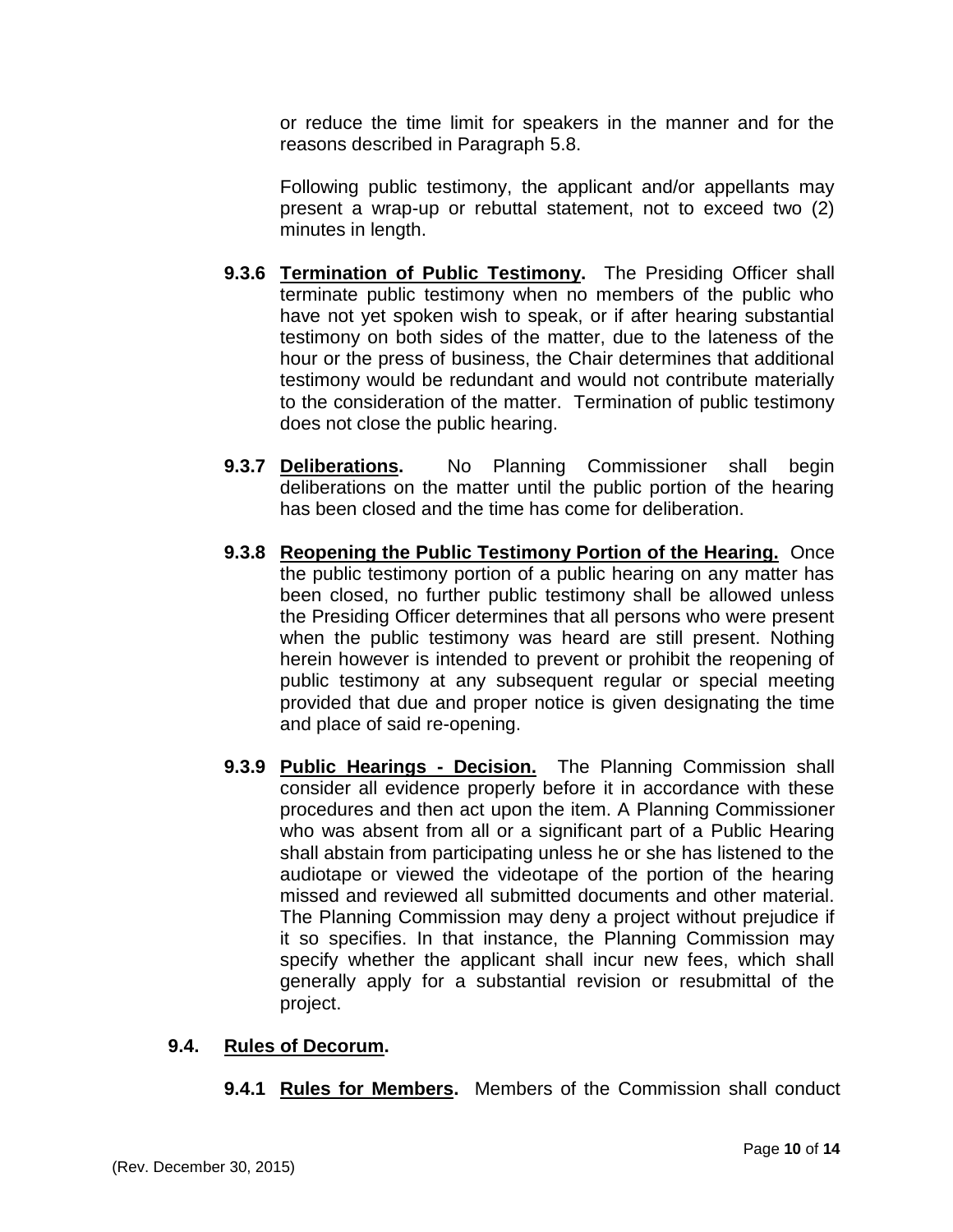themselves in an orderly and businesslike manner to ensure that the business of the City shall be attended to efficiently and thoroughly and to ensure that the integrity of the deliberative process is maintained at all times. Members shall maintain a polite, respectful and courteous manner when addressing one another, City staff and members of the public during meetings. Members shall speak clearly into the microphone so that they can be heard by the audience.

- a. Communication with Members
	- 1) Members should request the floor of the Presiding Officer before speaking.
	- 2) A member who is speaking shall attempt to avoid repetition and shall limit their comments to the subject matter at hand. Members should express their views without engaging in lengthy debates.
	- 3) When one member is speaking, other members shall not interrupt or otherwise disturb the speaker.
- b. Communication with Members of the Public Addressing the Commission.
	- 1) Members may question a person addressing the Commission at the conclusion of the person's comments or upon expiration of the person's time to speak. Such questions shall be directed to the person through the Presiding Officer.
	- 2) Members shall not engage the person addressing the Commission in a dialogue with the Commission or City staff, but shall confine communication to a question and answer format conducted through the Presiding Officer.
	- 3) If a member of the audience has addressed the Commission on matters that are not on the agenda, members shall refrain from discussion of the matter. If a member so wishes, the member may, if appropriate, during the "Items from Members" portion of the meeting, direct the Secretary to place the matter on the next agenda, subject to the approval of the Commission.

# **9.4.2 Rules for City Staff.**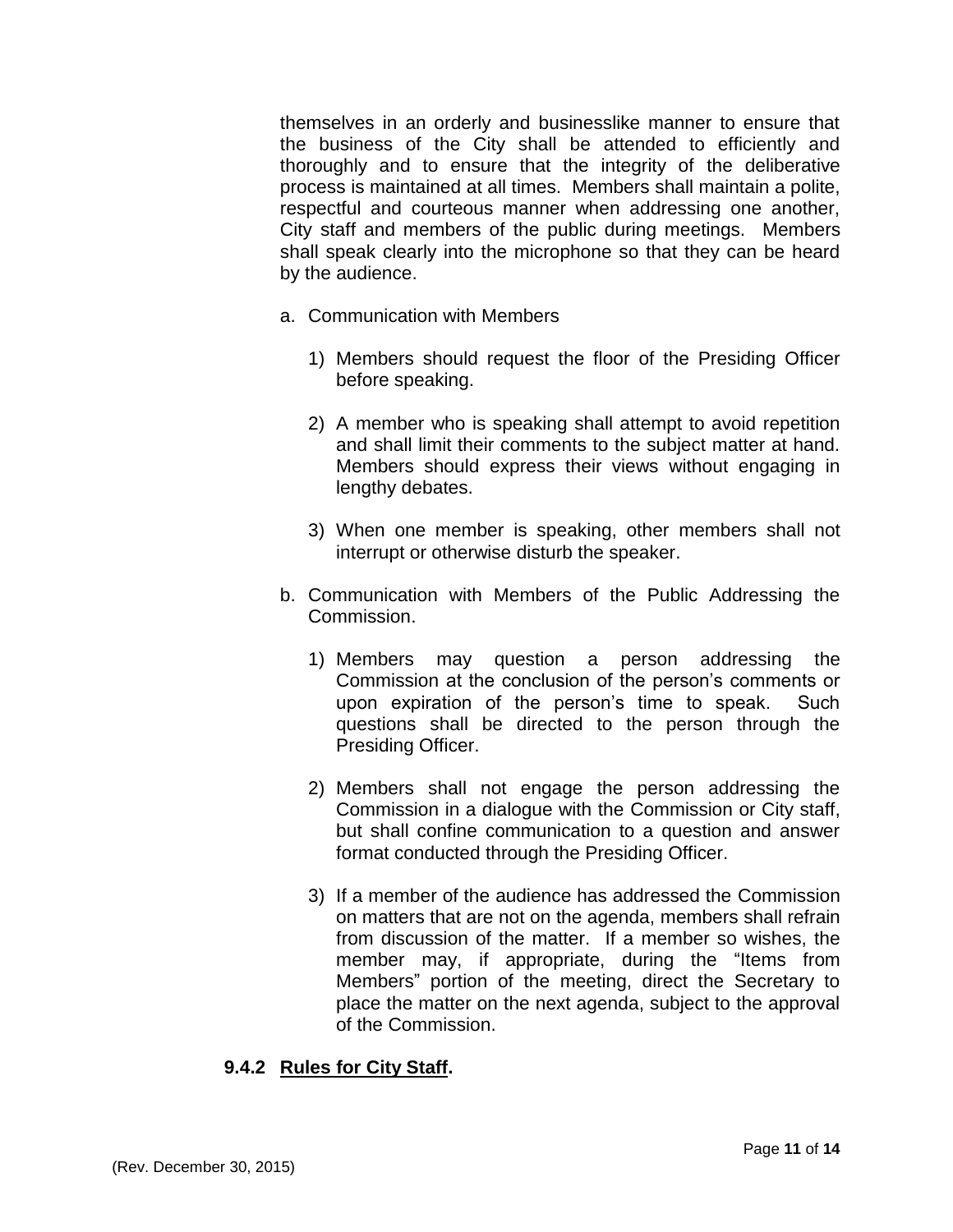- a. Decorum.City staff shall not engage in public dialogue or debate with members of the public during public meetings. When addressed by the Commission, staff shall respond in a polite and respectful manner.
- b. Role of the Secretary. The Secretary's duties during the meetings include keeping a record of concerns raised by the Commission regarding staff matters and directions for future staff action.

## **9.4.3 Rules for the Public**

- a. Members of the Audience. Members of the audience shall not engage in disorderly or boisterous conduct, including the utterance of loud, threatening or abusive language, whistling, stamping of feet or other acts which disturb, disrupt, impede or otherwise render the orderly conduct of the meeting infeasible. A member of the audience repeatedly or continuously engaging in any such conduct shall, at the discretion of the Presiding Officer or a majority of the Commission, be subject to ejection from that meeting.
- b. Persons Addressing the Commission.
	- 1) Any person wishing to speak in connection with any item of business on the agenda shall first be invited to voluntarily complete a speaker request slip and submit the slip to the Secretary, although completion of the speaker's slip is not required to speak.
	- 2) No person shall address the Commission without first being recognized by the Presiding Officer.
	- 3) No person addressing the Commission shall make repetitious, slanderous or irrelevant remarks, or engage in any other disorderly conduct which disrupts, disturbs or otherwise impedes the orderly conduct of the meetings. Any person who so disrupts the meeting may, at the discretion of the Presiding Officer or a majority of the Commission, be subject to ejection from that meeting.

## **9.4.4 Enforcement.**

a. The Chair shall follow the following procedure to maintain decorum: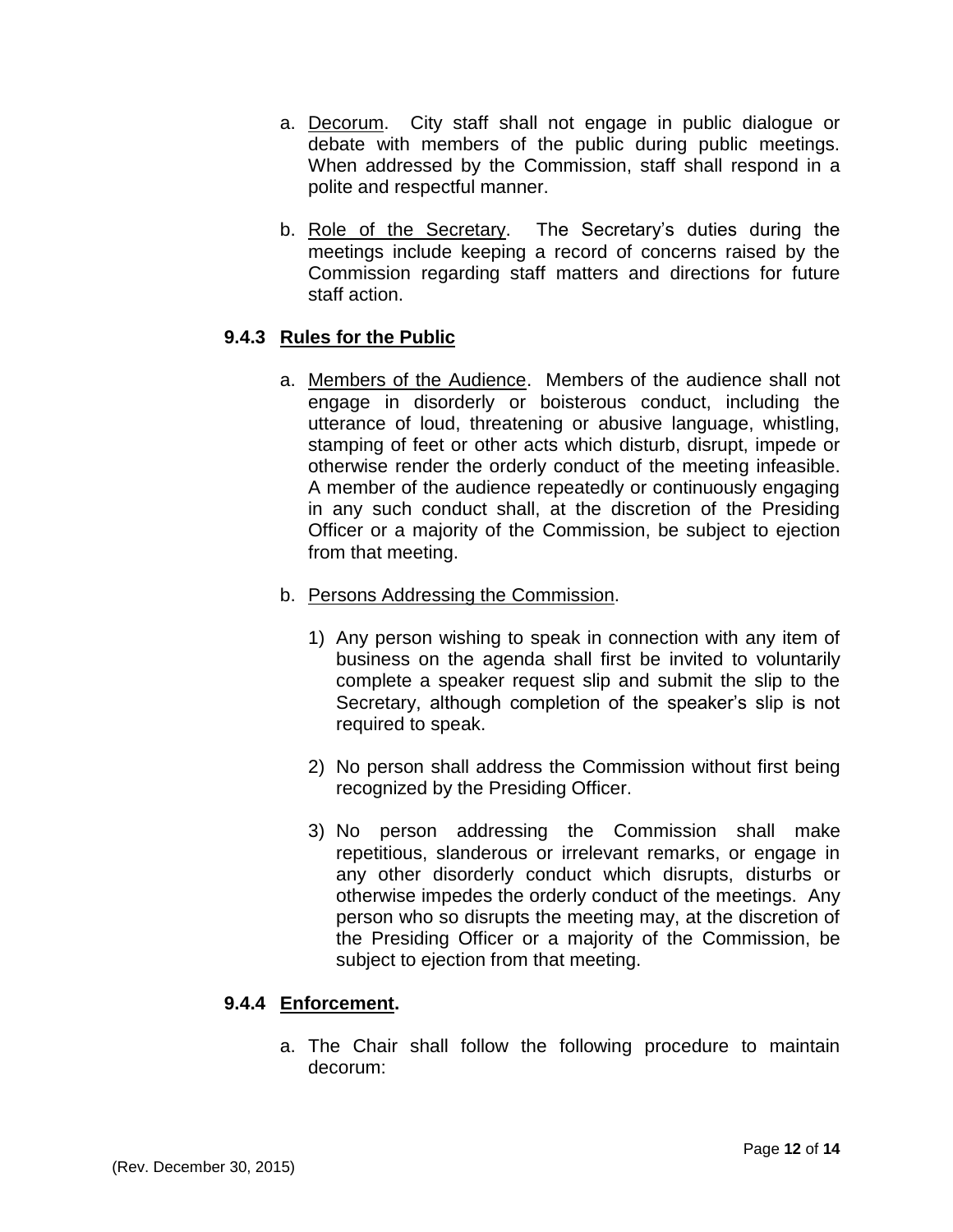- 1) Warning. The Presiding Officer shall request that a person who is disrupting the meeting cease such conduct. If after receiving a warning from the Presiding Officer, the person persists in the violation, the Presiding Officer shall order the person to leave the meeting. If the person does not leave the meeting, the Presiding Officer may order a law enforcement officer to remove the person from the chambers.
- 2) Removal. A law enforcement officer shall carry out the orders and instructions given by the Presiding Officer for the purpose of maintaining order and decorum. Upon instruction of the Presiding Officer, it shall be the duty of the law enforcement officer to remove from the meeting any person who is disturbing the proceedings.
- 3) Motion to Enforce. If the Presiding Officer fails to enforce the rules of order and decorum set forth above, any member of may move to require the Presiding Officer to do so, and an affirmative vote of a majority of the Commission shall require the Presiding Officer to do so. If the Presiding Officer fails to carry out the will of the majority of the Commission, the majority may designate another member to act as Presiding Officer for the purpose of enforcing the rules of order and decorum established above.
- 4) Clearing the Room. If a meeting is disturbed or disrupted in such a manner as to make infeasible or improbable the restoration of order, the Presiding Officer or a majority of the Commission may exercise the authority granted in California Government Code Section 54957.9 by ordering the meeting room cleared and continuing in session in the manner authorized by Section 54957.9 of the Government Code. Members of the press shall be permitted to remain unless they have participated in the disruption.
- **9.5 Adjournment of Meetings.** Meetings shall adjourn not later than 10:30 p.m., or as soon thereafter as the Commission completes the item of business on the table at that hour, in which event items of business not yet addressed shall be continued to the next regular meeting or to an adjourned meeting. The Commission may by majority vote extend the meeting beyond 10:30 p.m. in order to complete more of its agenda.

## **10. General**